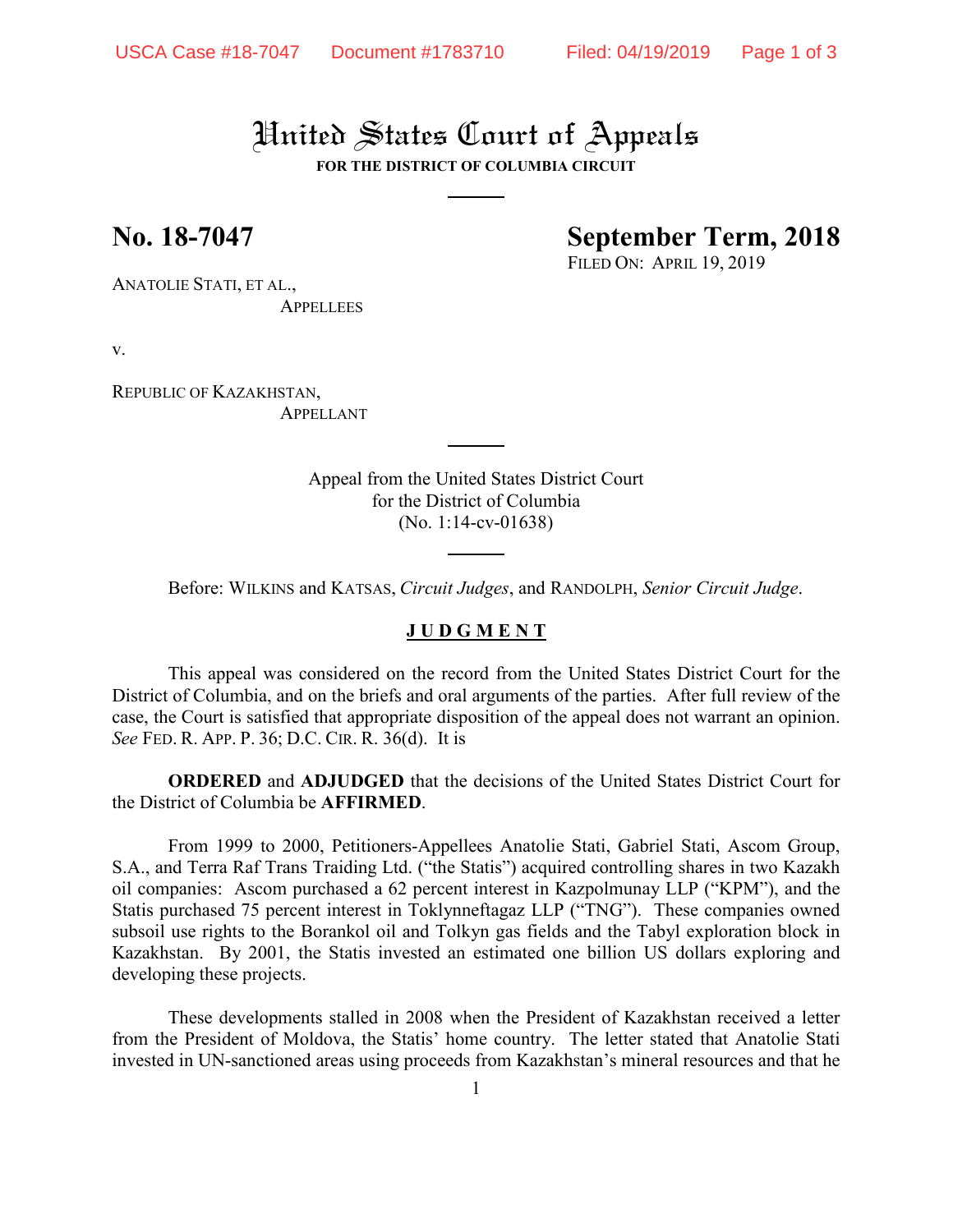was concealing profits in offshore accounts. As a result, the Kazakh government began investigating Anatolie Stati and his companies.

For several reasons, Petitioners characterize this investigation as a "campaign of intimidation and harassment" to pressure the Statis to sell their investments to Kazakhstan's stateowned oil company at a substantially depreciated price. JA 21-22. They allege that Respondent-Appellant Kazakhstan publicly accused the Statis of fraud and forgery, which clouded their title to TNG. Moreover, according to the Statis, Kazakhstan levied more than \$70 million in back taxes against KPM and TNG, and it arrested and prosecuted KPM's general manager for "illegal entrepreneurial activity." JA 21-22. Kazakhstan defends the validity of its investigation and claims that the back taxes were properly assessed and KPM's general manager was justly prosecuted pursuant to a legitimate criminal investigation. On July 21, 2010, Kazakhstan terminated KPM and TNG's subsoil use contracts.

On July 26, 2010, the Statis filed a Request for Arbitration ("Request") with the Stockholm Chamber of Commerce ("SCC") in Sweden. The Request claims that Kazakhstan's actions violated its obligations as a signatory to the Energy Charter Treaty ("ECT"). The ECT is an international agreement that permits signatories to arbitrate disputes in foreign tribunals, such as the SCC. Under the ECT, the SCC rules governed the arbitral proceedings.

On December 19, 2013, the tribunal issued an award in favor of the Statis. The tribunal found that Kazakhstan's actions "constituted a string of measures of coordinated harassment," which constituted "a breach of [its] obligation to treat investors fairly and equitably, as required by Art. 10(1) ECT." JA 67. The tribunal awarded the Statis \$497,685,101 for damages, and Kazakhstan was also required to pay the Statis \$8,975,496.40 in legal costs.

On September 30, 2014, the Statis filed a Petition to Confirm Arbitral Award in the District Court under the Convention on the Recognition and Enforcement of Foreign Arbitral Awards ("New York Convention"), which has been incorporated into the Federal Arbitration Act. *See* [9](https://1.next.westlaw.com/Link/Document/FullText?findType=L&pubNum=1000546&cite=9USCAS201&originatingDoc=I63d636743acc11e5b4bafa136b480ad2&refType=LQ&originationContext=document&transitionType=DocumentItem&contextData=(sc.UserEnteredCitation))  [U.S.C. §§ 201-](https://1.next.westlaw.com/Link/Document/FullText?findType=L&pubNum=1000546&cite=9USCAS201&originatingDoc=I63d636743acc11e5b4bafa136b480ad2&refType=LQ&originationContext=document&transitionType=DocumentItem&contextData=(sc.UserEnteredCitation))[208.](https://1.next.westlaw.com/Link/Document/FullText?findType=L&pubNum=1000546&cite=9USCAS208&originatingDoc=I63d636743acc11e5b4bafa136b480ad2&refType=LQ&originationContext=document&transitionType=DocumentItem&contextData=(sc.UserEnteredCitation)) On April 5, 2016, after the parties had completed their merits briefings in this case, Kazakhstan filed a motion for leave to file "additional grounds" in support of its opposition to the petition to confirm the arbitral award. The District Court denied Kazakhstan's motion after considering whether justice required permitting it to add new grounds to its opposition to the petition to confirm the award. Kazakhstan then filed a motion for reconsideration of the District Court's denial of its motion to supplement. On March 23, 2018, the District Court issued a memorandum opinion denying the motion for reconsideration and confirming the arbitration award.

We affirm the District Court's grant of the Statis' petition to confirm the arbitral award. There is an "emphatic federal policy in favor of arbitral dispute resolution," thus district courts have "little discretion in refusing or deferring enforcement of foreign arbitral awards: the [New York] Convention is 'clear' that a court 'may refuse to enforce the award only on the grounds explicitly set forth in Article V of the Convention.'" *Belize Soc. Dev. Ltd. v. Gov't of Belize*, 668 F.3d 724, 727 (D.C. Cir. 2012) (quoting *Mitsubishi Motors Corp. v. Soler Chrysler-Plymouth, Inc.*,